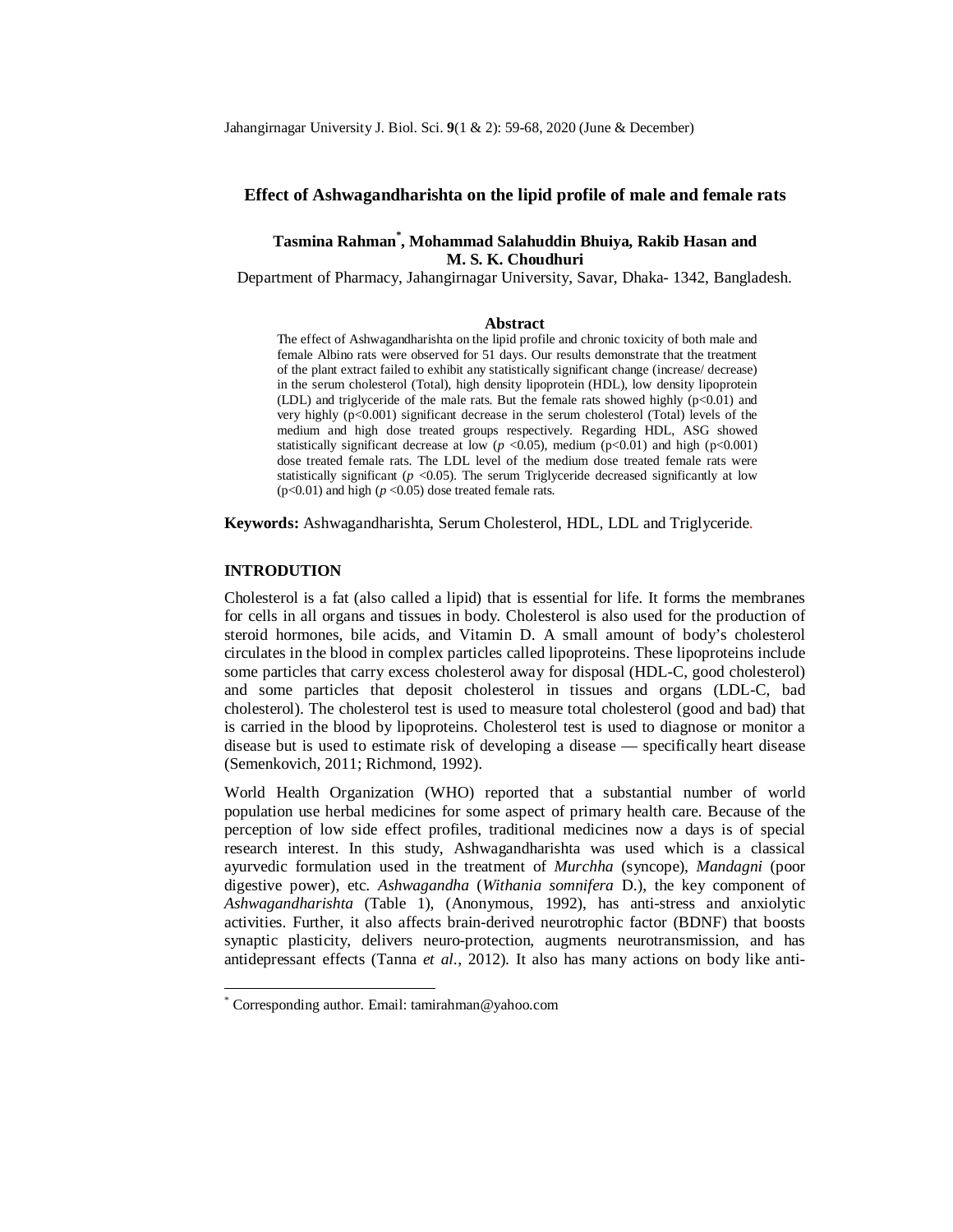ageing, adaptogenic, immune-modulatory, cardiovascular protection, hypothyroidism etc. (Kushwaha & Karanjekar, 2011). *Withania somnifera*, also recognized as Indian ginseng, or winter cherry, has been an important herb in the Ayurvedic and indigenous medical systems. The roots of the plant are categorised as *Rasayanas* which promote health and longevity by enhancing defenses against disease, arresting the ageing process, revitalizing the body in debilitated conditions. It contains alkaloids (withanine, withasomnine), steroidal lactones and glycosides (withanolides & sitoindosides). It is also used as a general tonic, to increase energy and improve health and longevity. Some studies suggest that, it may promote growth in children and improve hemoglobin level, red blood cell count, and physical performance in adults (Sandhu *et al.*, 2010). It also increases heart weight and glycogen in myocardium and liver representing intensification of the anabolic process and enhances the duration of contractility as well as coagulation time (Kushwaha *et al*., 2012).

| No            | <b>Sanskrit Name</b> | <b>Botanical Name</b>  | <b>Amount of ingredient</b> |
|---------------|----------------------|------------------------|-----------------------------|
| $\mathbf{1}$  | Ashwagandha          | Withania somnifera     | $2.400 \text{ kg}$          |
| $\frac{2}{3}$ | Sweta Musli          | Asparagus adscendens   | 960 g                       |
|               | Manjishtha           | Rubia cordifolia       | 480g                        |
| 4             | Hareetaki            | Terminalia chebula     | 480g                        |
| 5             | Haridra              | Curcuma longa          | 480g                        |
| 6             | Daruharidra          | Berberis aristata      | 480g                        |
| 7             | Yashtimadhu          | Glycyrrhiza glabra     | 480g                        |
| 8             | Rasna                | Pluchea lanceolata     | 480g                        |
| 9             | Vidarikanda          | Pueraria tuberose      | 480g                        |
| 10            | Arjun Tvak           | Terminalia arjuna      | 480g                        |
| 11            | Mustaka              | Cyperus rotundus       | 480g                        |
| 12            | Trivrit              | Ipomoea turpethum      | 480 <sub>g</sub>            |
| 13            | Anantamool           | Hemidesmus indicus     | 384 g                       |
| 14            | Krishna Sariva       | Cryptolepis buchanan   | 384 g                       |
| 15            | Rakta Chandan        | Pterocarpus santalinus | 384 g                       |
| 16            | Chandan              | Santalum album         | 384 g                       |
| 17            | Vacha                | Acorus calamu          | 384 g                       |
| 18            | <b>Chitrak Mool</b>  | Plumbago zeylanica     | 384 g                       |
| 19            | Water for decoction  | 98.304 L reduced to    | 12.288L                     |
| 20            | Dhataki puspa        | Woodfordia fruticosa   | 768 g                       |
| 21            | Madhu                | Honey                  | 14.400 kg                   |
| 22            | Shunthi              | Zingiber officinale    | 96 g                        |
| 23            | Maricha              | Piper nigrum           | 96 g                        |
| 24            | Pippali              | Piper longum           | 96 g                        |
| 25            | Tvak                 | Cinnamomum zeylanicum  | 192 g.                      |
| 26            | Tejpata              | Cinnamomum tamala      | 192 g.                      |
| 27            | Elach                | Elettaria cardamomum   | 192 g.                      |
| 28            | Priyangu             | Callicarpa macrophylla | 192 g.                      |
| 29            | Nagakeshar           | Mesua ferrae           | 96g.                        |

**Table 1. Botanical name of ingredients along with the amount used to prepare Ashwagandharishta (ASG)**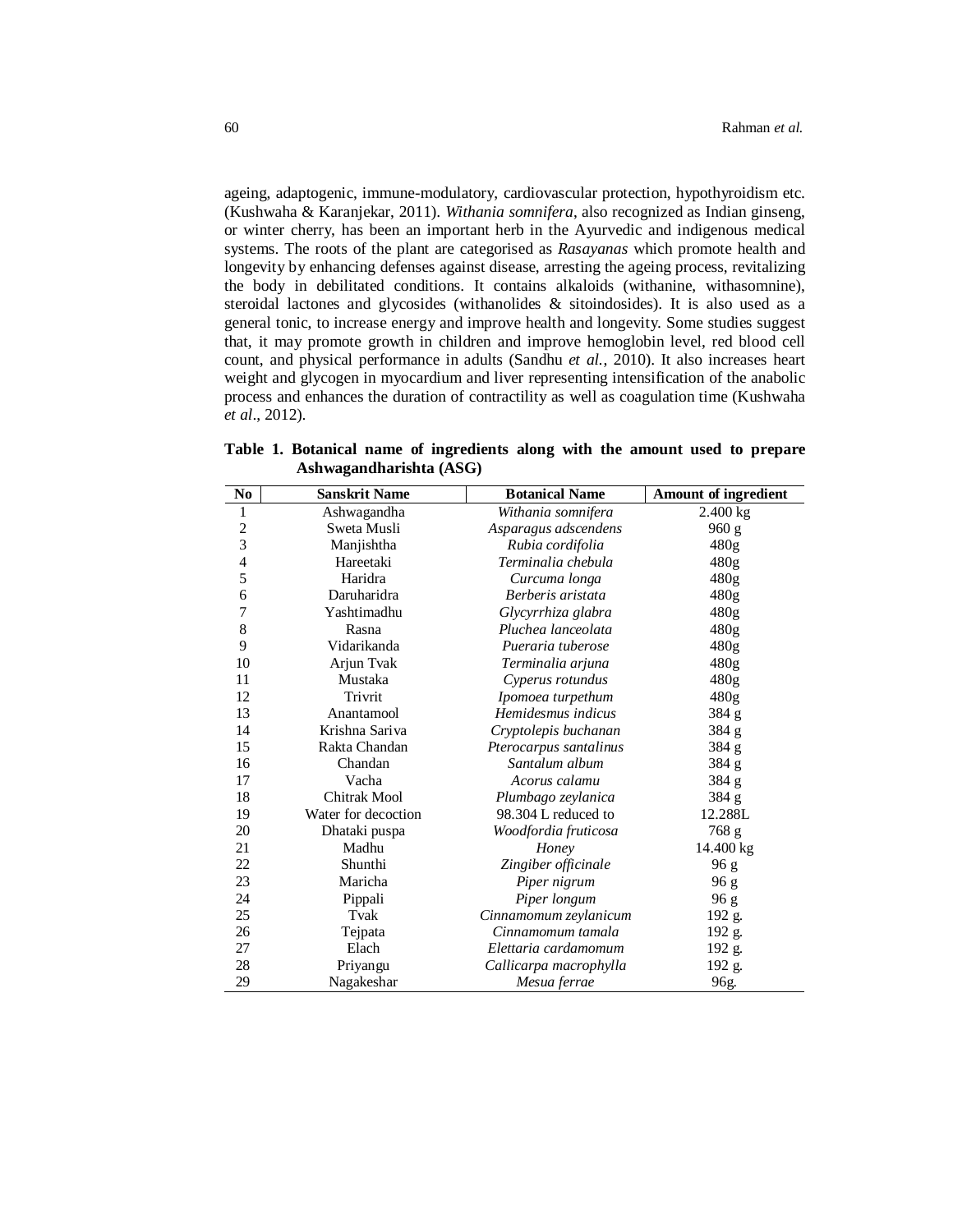To execute further clinical studies with this liquid preparation, this study was performed to evaluate the effects of ASG on the kidney function tests utilizing laboratory animals of both sexes.

## **MATERIALS AND METHODS**

**Drugs, chemicals and reagents:** For the toxicological study, *Ashwagandharishta* was collected from Sri Kundeswari Aushadhalaya Limited, Chittagong. Ketamine injection was obtained from ACI Pharmaceuticals Limited, Bangladesh. All other reagents, assay kits and chemicals used in this research work were obtained from Human GmbH, Wiesbaden, Germany.

**Experimental Animals:** Albino rats (*Rattus novergicus* : Sprague-Dawley strain, 48 weeks old, 70-80 g) of both sexes bred and maintained at the animal house of the Department of Pharmacy, Jahangirnagar University, were used in this toxicological experiment. They were kept in a well-ventilated hygienic experimental animal house under constant environmental and adequate nutritional conditions throughout the period of the experiment. They were fed with rat chow which was prepared according to the formula developed by Bangladesh Council of Scientific and Industrial Research (BCSIR). Water was given *ad libitum* and the animals maintained at 12 hours day and 12 hours night cycle. All experiments on rats were carried out in absolute compliance with the ethical guide for care and use of laboratory animals approved by Biosafety, Biosecurity and Ethical Committee of Faculty of Biological Sciences, Jahangirnagar University.

#### **Experimental design**

**Acute toxicity study:** The acute oral toxicity test was performed for *Ashwagandharishta*  (OECD Guideline, 2000). Sixteen male & female rats (70-80 g body weight) were divided into four groups of four animals each. Different doses (1000 mg/Kg, 2000 mg/Kg, 3000 mg/Kg and 4000 mg/Kg) of experimental drug (ASG) were administered to them. The dose was divided into two fractions and given within 12 hours. Then all the experimental animals were observed for mortality and clinical signs of toxicity at 1, 2, 3 and 4 hours and thereafter once a day for the next three days following ASG administration.

**Chronic toxicity studies:** A total of 40 males and 40 female rats were randomly assigned to the four groups, namely group I (Control: water), group II-Low Dose (0.625 ml/kg BW of ASG), group III-Medium Dose (5.0 ml/kg BW of ASG), and group IV-High Dose (40.0 ml/kg BW of ASG) consisting of 10 males and 10 females in each group. The animals of control group were administered with distilled water only as per the same volume as the drug treated group for 51 days. Ayurvedic medicinal preparation was administered to the rats by intra-gastric syringe at fixed time daily soon after acclimatization. All the experiments were carried out in absolute compliance with the ethical guideline for care and use of laboratory animals.

**Blood samples collection and preparation of serum**: At the end of treatment period (51 days), after 18 hours fasting, blood samples were collected from post vena cava of the rats anaesthetizing with Ketamine (500 mg/Kg body, intra peritoneal). Blood samples were transferred into plain sample tubes immediately for serum generation. It was then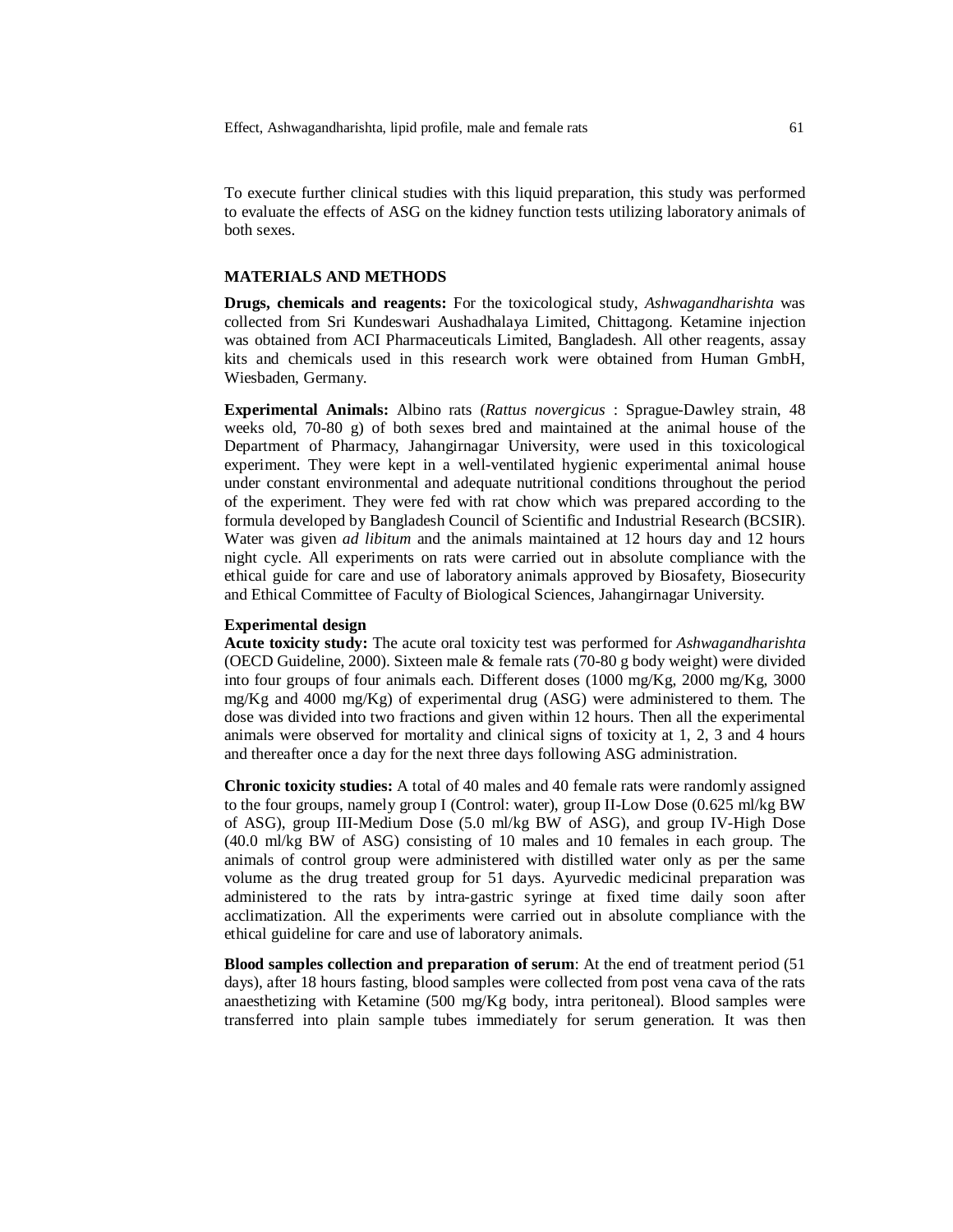centrifuged at 4,000 g for 10 minutes using Bench top centrifuge (MSE Minor, England). The supernatant plasma samples were collected using dry Pasteur pipette and stored in the refrigerator for further analyses. All analyses were completed within 12 hours of sample collection.

**Biochemical studies:** Serum samples were analyzed for Serum Cholesterol, HDL, LDL and Triglyceride using spectrophotometer (Vitros–250, Johnson & Johnson) Random Access Multibatch Chemistry Analyzer (USA).

**Statistical analysis:** Data were expressed as  $Mean \pm SEM$  (Standard Error of the Mean). One-way ANOVA followed by Dunnett's multiple comparison was performed to analyze this data set.  $\frac{k}{p}$  <0.05,  $\frac{k}{p}$  <0.01 and  $\frac{k}{p}$  <0.001 was considered statistically significant, highly significant and very highly significant respectively. Statistical programs used were SPSS (version 16, IBM software Inc, USA).

### **RESULTS AND DISCUSSION**

**Acute toxicity study:** When the rats were treated with a high dose of *Ashwagandharishta*  (4000 mg/kg body weight), the mortality rate was found to be zero. This suggests that LD50 value of ASG is greater than 4000 mg/kg body weight. Thus ASG may be considered safe at this dose when given as a oral dose.

#### **Chronic toxicity study**

**Effect of ASG on Serum Cholesterol (Total) level of male & female rat:** All the doses of ASG showed no statistically significant increase or decrease in serum Cholesterol (Total) level of the male rats. On the other hand, in case of female rat, the medium and high dose results of ASG showed highly and very highly statistically significant decrease respectively in serum Cholesterol (Total) level at medium dose (18.107 %\*\*) and high dose (24.306 %\*\*\*). The low dose level was decreased also (12.071 %) but the decrease was not statistically significant (Table 2 & Fig. 1).

# **Table 2. The effect of ASG on the Serum Cholesterol (Total) level of laboratory animals (Male & Female Rat) compared to their corresponding Control group after 51 days**

| Group                       | Serum Cholesterol (Total) mg/dL |                      |                       |                       |  |
|-----------------------------|---------------------------------|----------------------|-----------------------|-----------------------|--|
|                             | Male Rat                        |                      | Female Rat            |                       |  |
|                             | $Mean \pm SEM$                  | % of Change          | $Mean \pm SEM$        | % of Change           |  |
| Control                     | $47.100 \pm 0.959$              |                      | $61.300 \pm 2.507$    |                       |  |
| ASG $(0.625 \text{ ml/kg})$ | $45.800 \pm 0.592$              | $\downarrow$ 2.760 % | $53.900 \pm 3.778$    | $\downarrow$ 12.071 % |  |
| ASG $(5.0 \text{ ml/kg})$   | $56.333 \pm 5.338$              | $\uparrow$ 19.603 %  | $50.200 \pm 1.093**$  | $\downarrow$ 18.107 % |  |
| $\rm{ASG}$ (40.0 ml/kg)     | $48.200 \pm 1.547$              | $\uparrow$ 2.335 %   | $46.400 \pm 1.194***$ | $\downarrow$ 24.306 % |  |

Values are presented as mean  $\pm$  SEM (n=10). One-way ANOVA followed by Dunnett's multiple comparison was performed to analyze this data set. \**p* <0.05, \*\*p<0.01 and \*\*\*p<0.001 was considered statistically significant, highly significant and very highly significant respectively. Values are self explanatory when compared against control. ↑: increase, ↓: decrease.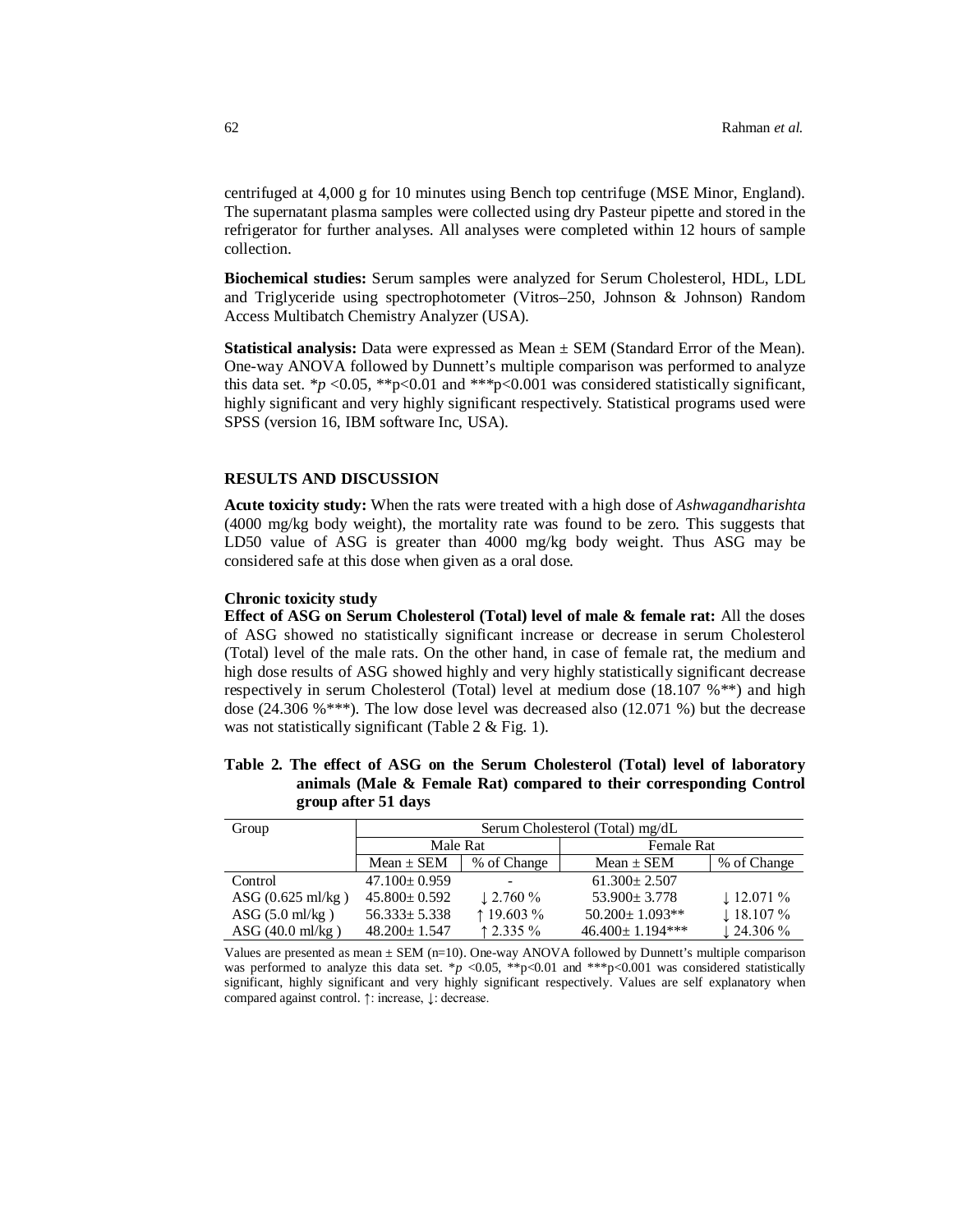

**Fig. 1. The effect of ASG on the Serum Cholesterol (Total) level of laboratory animals (Male & Female Rat) compared to their corresponding Control group after 51 days** 

**Effect of ASG on Serum Cholesterol (HDL) level of male & female rat:** All the doses of ASG showed no statistically significant increase or decrease in serum Cholesterol (HDL) level of the male rats. On the other hand, in case of female rat, all the three dose results of ASG showed statistically significant decrease at low (12.000 %\*), medium (15.500 %\*\* ) and high dose (20.500 % \*\*\*) (Table 3 & Figure 2).

| Group                           | Serum Cholesterol (HDL) mg/dL |                    |                        |                       |  |
|---------------------------------|-------------------------------|--------------------|------------------------|-----------------------|--|
|                                 | Male Rat                      |                    | <b>Female Rat</b>      |                       |  |
|                                 | $Mean \pm SEM$                | % of Change        | $Mean \pm SEM$         | $%$ of                |  |
|                                 |                               |                    |                        | Change                |  |
| Control                         | $36.000 \pm 0.977$            |                    | $40.000 \pm 1.807$     |                       |  |
| ASG $(0.625 \text{ ml/kg})$     | $33.600 \pm 1.212$            | $\perp$ 6.666 %    | $35.200 \pm 0.928$ *   | $\downarrow$ 12.000 % |  |
| $\text{ASG}(5.0 \text{ ml/kg})$ | $37.888 \pm 2.245$            | $\uparrow$ 5.246 % | $33.800 \pm 0.813**$   | $\downarrow$ 15.500 % |  |
| ASG $(40.0 \text{ ml/kg})$      | $38.800 \pm 1.671$            | 17.777%            | $31.800 \pm 1.263$ *** | $\downarrow$ 20.500 % |  |

**Table 3. The effect of ASG on the Serum Cholesterol (HDL) level of laboratory animals (Male & Female Rat) compared to their corresponding Control group after 51 days** 

Values are presented as mean  $\pm$  SEM (n=10). One-way ANOVA followed by Dunnett's multiple comparison was performed to analyze this data set. \**p* <0.05, \*\*p<0.01 and \*\*\*p<0.001 was considered statistically significant, highly significant and very highly significant respectively. Values are self explanatory when compared against control. ↑: increase, ↓: decrease.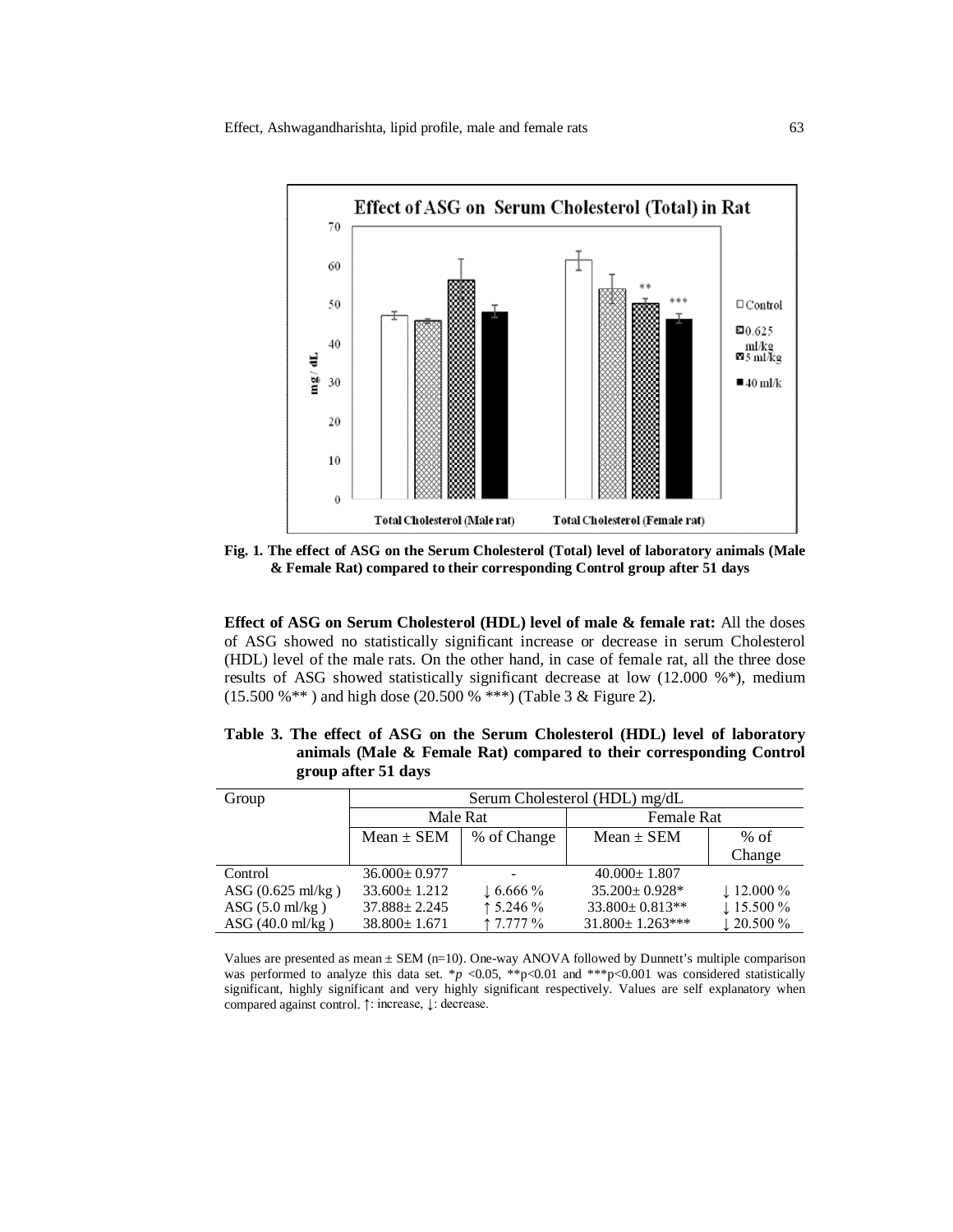

**Fig. 2. The effect of ASG on the Serum Cholesterol (HDL) level of laboratory animals (Male & Female Rat) compared to their corresponding Control group after 51 days**

**Effect of ASG on Serum Cholesterol (LDL) level of male & female rat:** LDL is a type of lipoprotein that carries cholesterol in the blood. LDL is considered to be undesirable because it deposits excess cholesterol in walls of blood vessel and contributes to hardening of the arteries (atherosclerosis) and heart disease. Hence LDL cholesterol is often termed "bad" cholesterol. The test for LDL cholesterol is used to predict risk of developing heart disease. Of all the forms of cholesterol in the blood, the LDL cholesterol is considered the most important form in determining risk of heart disease. LDL cholesterol is also used to monitor patients with prior Coronary heart disease, other atherosclerotic disease, or diabetes mellitus. Elevated levels of LDL cholesterol can indicate risk for heart disease (Rifai *et al*., 1992).

In this study, all the doses of both the male and female rats, ASG showed no statistically significant decrease in serum Cholesterol (LDL) level except the medium dose female rat result (↓ 53.488 %), (Table 4 & Figure 3).

| davs  | (Male & Female Rat) compared to their corresponding Control group after 51 |                                 |
|-------|----------------------------------------------------------------------------|---------------------------------|
| Group | Serum Cholesterol (LDL) mg/dL                                              |                                 |
|       | - - - -                                                                    | $-$<br>$\overline{\phantom{a}}$ |

**Table 4. The effect of ASG on the Serum Cholesterol (LDL) level of laboratory animals** 

| Group                      | Serum Cholesterol (LDL) mg/dL |                          |                    |                       |  |
|----------------------------|-------------------------------|--------------------------|--------------------|-----------------------|--|
|                            | Male Rat                      |                          | Female Rat         |                       |  |
|                            | $Mean \pm SEM$                | % of Change              | $Mean \pm SEM$     | % of Change           |  |
| Control                    | $1.620 \pm 0.722$             | $\overline{\phantom{a}}$ | $8.600 \pm 1.634$  |                       |  |
| $\rm{ASG}$ (0.625 ml/kg)   | $0.200 \pm 1.592$             | $\downarrow$ 87.654 %    | $6.400 \pm 0.748$  | $\downarrow$ 25.581 % |  |
| ASG $(5.0 \text{ ml/kg})$  | $1.452 \pm 1.708$             | $\downarrow$ 10.339 %    | $4.000 \pm 0.977*$ | $\downarrow$ 53.488 % |  |
| ASG $(40.0 \text{ ml/kg})$ | $1.488 \pm 1.100$             | $\perp$ 8.092 %          | $4.800 \pm 0.853$  | $\downarrow$ 44.186 % |  |

Values are presented as mean  $\pm$  SEM (n=10). One-way ANOVA followed by Dunnett's multiple comparison was performed to analyze this data set. \**p* <0.05, \*\*p<0.01 and \*\*\*p<0.001 was considered statistically significant, highly significant and very highly significant respectively. Values are self explanatory when compared against control. ↑: increase, ↓: decrease.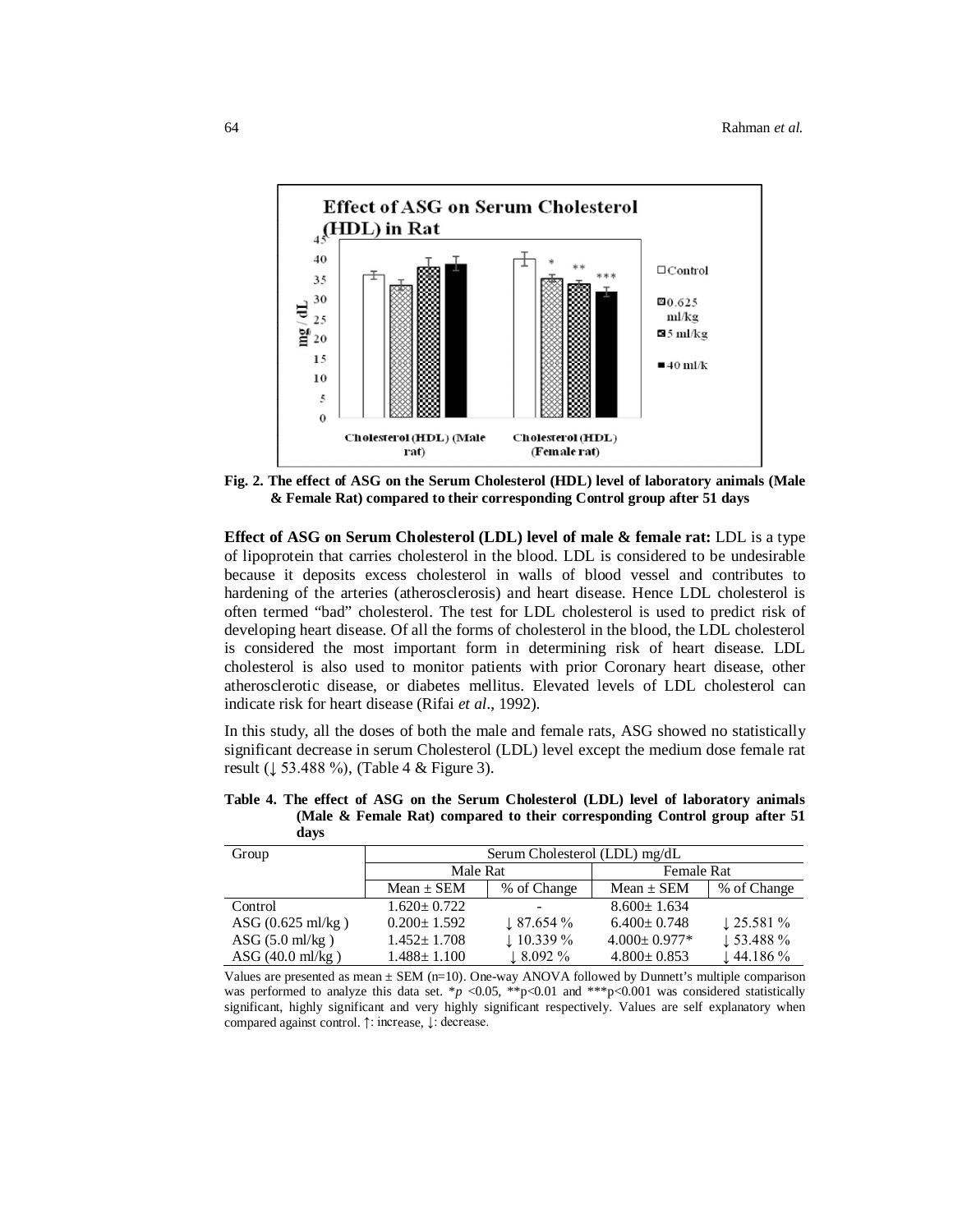

**Fig. 3. The effect of ASG on the Serum Cholesterol (LDL) level utilizing of laboratory animals (Male & Female Rat) compared to their corresponding Control group after 51 days**

**Effect of ASG on Serum Triglyceride (TG) level of male & female rat:** All the three different doses of ASG showed no statistically significant change in serum **Triglyceride (TG)** level for the male rat group. But a statistically significant decrease was observed for the low and high dose level in case of the female rat group (Table 5 & Figure 4).

**Table 5. The effect of ASG on the Serum Triglyceride (TG) level of laboratory animals (Male & Female Rat) compared to their corresponding Control group after 51 days** 

| Group                           | Serum Triglyceride (TG) mg/dL |                          |                      |                       |
|---------------------------------|-------------------------------|--------------------------|----------------------|-----------------------|
|                                 | Male Rat                      |                          | Female Rat           |                       |
|                                 | $Mean \pm SEM$                | % of Change              | $Mean \pm SEM$       | % of Change           |
| Control                         | $61.988 \pm 3.477$            | $\overline{\phantom{a}}$ | $70.300 \pm 5.461$   |                       |
| ASG $(0.625 \text{ ml/kg})$     | $61.100 \pm 6.505$            | $\downarrow$ 1.433 %     | $48.000 \pm 4.550**$ | $\downarrow$ 31.721 % |
| $\text{ASG}(5.0 \text{ ml/kg})$ | $62.433 \pm 3.141$            | $\uparrow$ 0.716 %       | $62.400 \pm 5.493$   | $\downarrow$ 11.237 % |
| $\rm{ASG}$ (40.0 ml/kg)         | $61.120 \pm 4.937$            | $\downarrow$ 1.401 %     | $49.500 \pm 4.447*$  | $\downarrow$ 29.587 % |

Values are presented as mean ± SEM (n=10). One-way ANOVA followed by Dunnett's multiple comparison was performed to analyze this data set. \**p* <0.05, \*\*p<0.01 and \*\*\*p<0.001 was considered statistically significant, highly significant and very highly significant respectively. Values are self explanatory when compared against control. ↑: increase, ↓: decrease.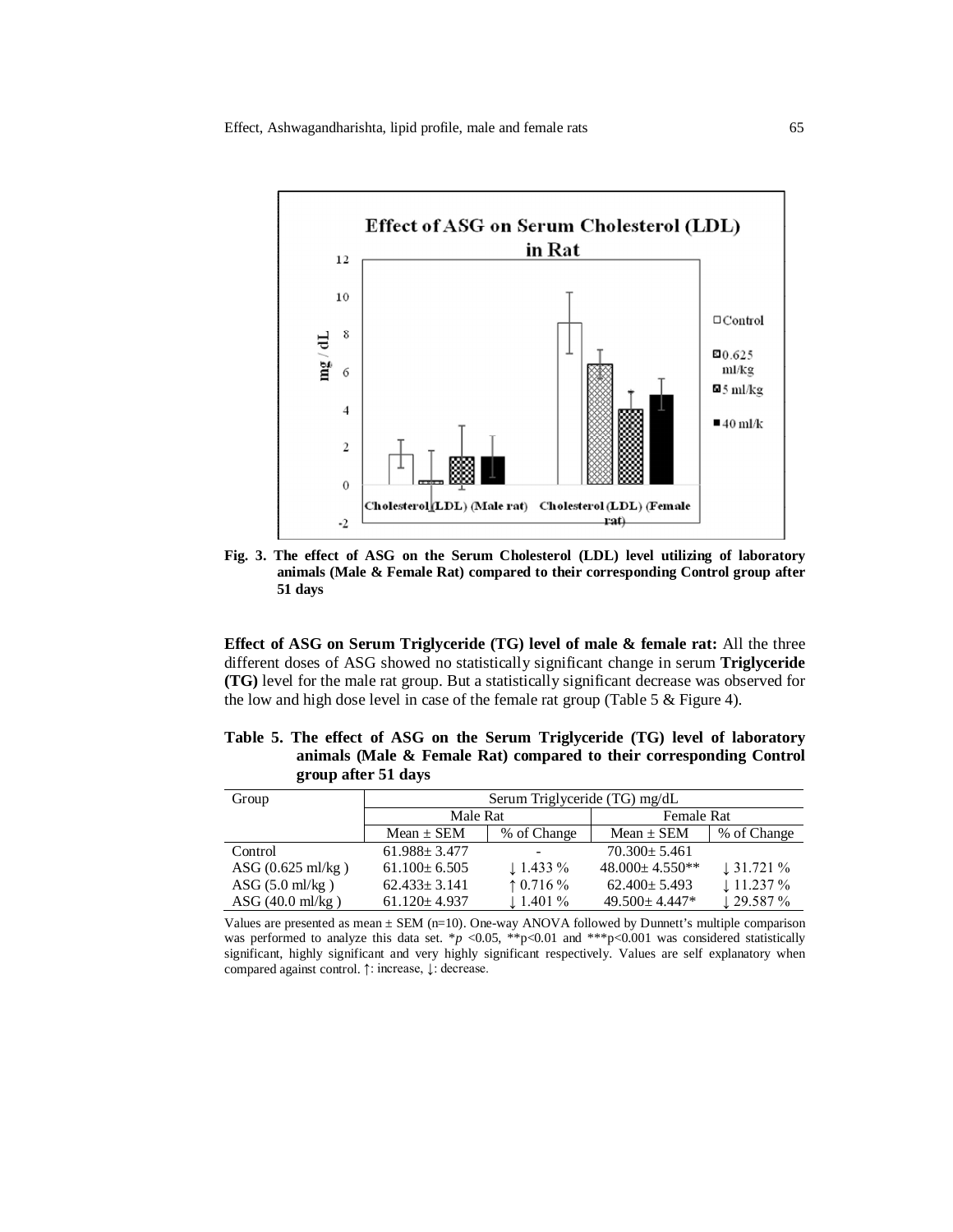

**Fig. 4. The effect of ASG on the Serum Triglycerides level utilizing of laboratory animals (Male & Female Rat) compared to their corresponding Control group after 51 days** 

**Effect on Total Cholesterol:** In this study, statistically significant lowering of Total Cholesterol level in ASG treated female rats may be considered as a positive effect. Decreased level of Total Cholesterol level reduces the risk of developing cardiovascular disease. ASG therapy might be beneficial for individuals with risk of cardiovascular disease. The chief ingredient of Ashwagandharishta is the roots of Ashwagandha, *Withania somnifera*, commonly known for its usefulness in the treatment of hypercholesterolemia, arthritis in combination with other drugs, is also credited to be hypoglycemic and diuretic (Andalu & Radhika, 2000). Serum cholesterol was also reduced and seated-stature improved in this study (Widodo *et al.*, 2009).

**Effect on HDL- Cholesterol:** Though the above mentioned results are not statistically significant, it is supported by the following study published previously using rat by utilizing only *Withania somnifera* (the key plant in Ashwagandharishta preparation.

In that study, hypocholesteremic and antioxidant effects of *Withania somnifera* (WS) Dunal (Solanaceae) were investigated in hypercholesteremic male albino rats. When the root powder of WS was added to the diet at 0.75 and 1.5 gm/rat/day, hypercholesteremic animals registered significant increases in serum HDL-cholesterol levels (+15.10%; +17.71%) were noted in these animals. The significant rise in HDL-C concentration in HWS-I (hypercholesteremic animals administered with 0.75 gm/rat/day *Withania somnifera* root powder) and HWS-II (hypercholesteremic animals administered with 1.5 gm/rat/day *Withania somnifera* root powder) animals as compared to normocholesteraemic subjects indicates the efficacy of WS root powder as a feed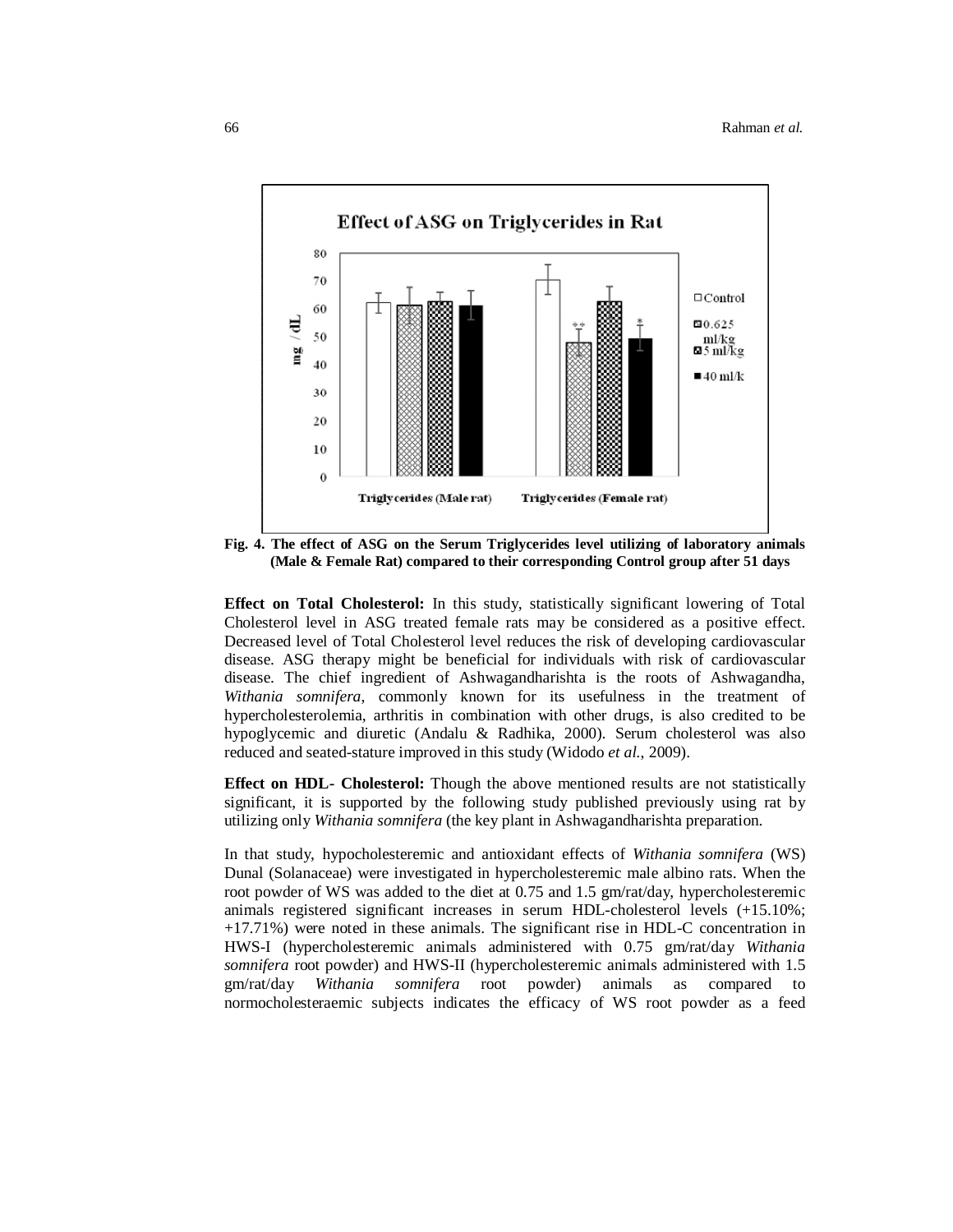Effect, Ashwagandharishta, lipid profile, male and female rats 67

supplement for controlling body lipid metabolism under hyperlipidemic/hypercholesteremic conditions (Nishant *et al.,* 2007).

To determine risk of developing heart disease and to screen for unhealthy levels of lipids the test for HDL cholesterol (HDL-C) is used along with other lipid tests. Lower levels of blood HDL-cholesterol can increase the risk of developing plaques which may results in atherosclerosis. ASG should be used with caution in those individuals having the risk of atherosclerosis.

**Effect on LDL- Cholesterol:** For the female rats, a statistically significant decrease was observed in case of LDL cholesterol for the medium and high dose of ASG in comparison to their corresponding control. High LDL cholesterol is a direct risk factor for coronary atherosclerosis. So ASG may decrease the level of risk of atherosclerosis (deposition of excess cholesterol in walls of blood vessel and contributes to hardening of the arteries) and heart disease (Dietschy *et al.*, 1993).

**Effect on Triglyceride:** The triglyceride level is a laboratory test to measure the amount of triglycerides in blood. Triglycerides are a type of fat and a major source of energy for the body. It is one of the screening tests for excess lipids (fats) in the blood. It is usually part of an evaluation of risk factors for heart disease. Most triglycerides are found in fat (adipose) tissue, but some triglycerides circulate in the blood to provide fuel for muscles to work. Triglycerides move via the blood from the gut to adipose tissue for storage. Most triglycerides are carried in the blood by lipoproteins called very low density lipoproteins (VLDL). A high level of triglycerides in bloodstream is considered a warning sign for cardiovascular health (Semenkovich, 2011).

**Conclusion:** The present study was limited to just 51 days period on healthy male and female rats. It carries a scope for further evaluation of Ashwagandharishta preparation and also in long term randomized placebo controlled trial to establish its clinical use. Further studies are also required to assess whether the drug can improve other physical parameters or not.

## **Funding:** None

**Ethical approval:** The present study was approved by the Biosafety, Biosecurity and Ethical Committee of Faculty of Biological Sciences, Jahangirnagar University, Savar, Dhaka-1342, Bangladesh. Reference no BBECJU /M2017 (3)1.

**Conflicts of interest:** No benefits in any form have been received or will be received from a commercial party related directly or indirectly to the subject of this article.

### **REFERENCES**

Andallu, B. and Radhika, B. 2000. Hypoglycemic, diuretic and hypocholesterolemic effect of winter cherry (*Withania somnifera*) root. Indian Journal of Experimental Biology Vol 38 June, pp. 607-609.